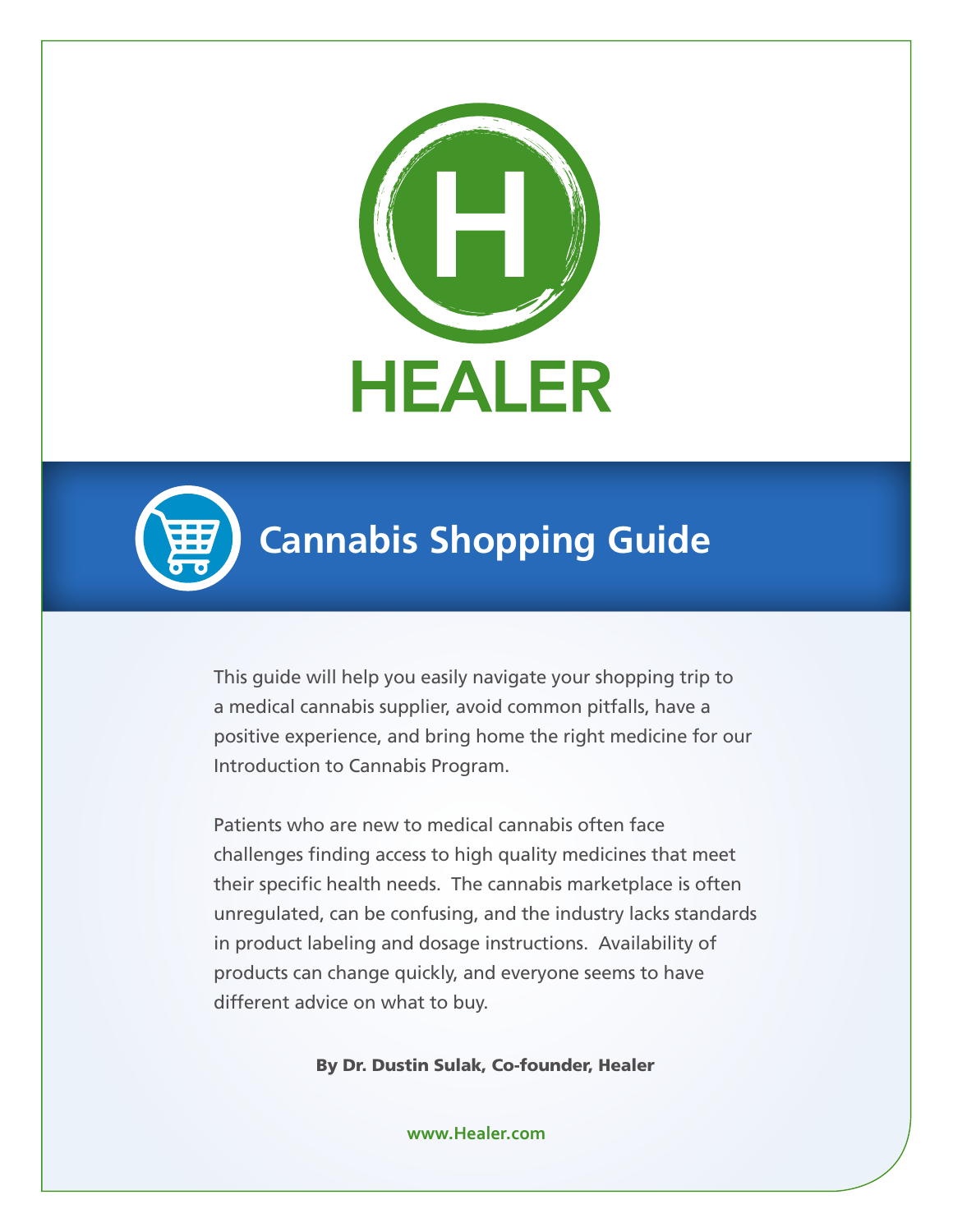### **Step 1: Find a high quality medical cannabis provider.**

The following steps can help you determine which cannabis producers and retailers are providing the highest quality products:

- 1. Talk with other patients. Word-of-mouth is often the best source of information about which cannabis producers are making the highest quality medicine. Consider attending a support group or chat with other patients in an online forum.
- 2. Call a local cannabis-testing laboratory and ask them which suppliers are consistently bringing in top quality products.
- 3. Call a few suppliers and ask the following questions. By the time you get their responses, you'll likely be able to tell if they're the kind of establishment you want to buy medicine from.
	- a. Do you use an independent laboratory to test your medicine for potency and/or contamination (mold, bacteria, pesticides, solvents)?
	- b. Do you carry organic or pesticide-free products?
	- c. Do you carry CBD-rich products (not from industrial hemp)?
	- d. Do you sell non-smokable forms of cannabis, such as oils, tinctures or salves?
	- e. What is the average cost per gram of herbal cannabis?

## **Step 2: On your first trip to the medical cannabis supplier.**

- 1. Spend less than \$100 on medicine. Many new patients are convinced to buy much more than they need. You may also want to purchase a vaporizer for \$50-\$400 (more on vaporizers below).
- 2. Decide if you want to use a specific delivery method (e.g. inhalation, oral, topical). If you're not sure, we recommend trying both inhalation and oral for most conditions, plus topical if you're treating pain or skin conditions.
- 3. Purchase small amounts of a variety of different products. Every person has an individualized response to cannabis, and the purpose of your first trip is to sample enough products to get a better idea of what's right for you.



**www.Healer.com** © Healer LLC 2018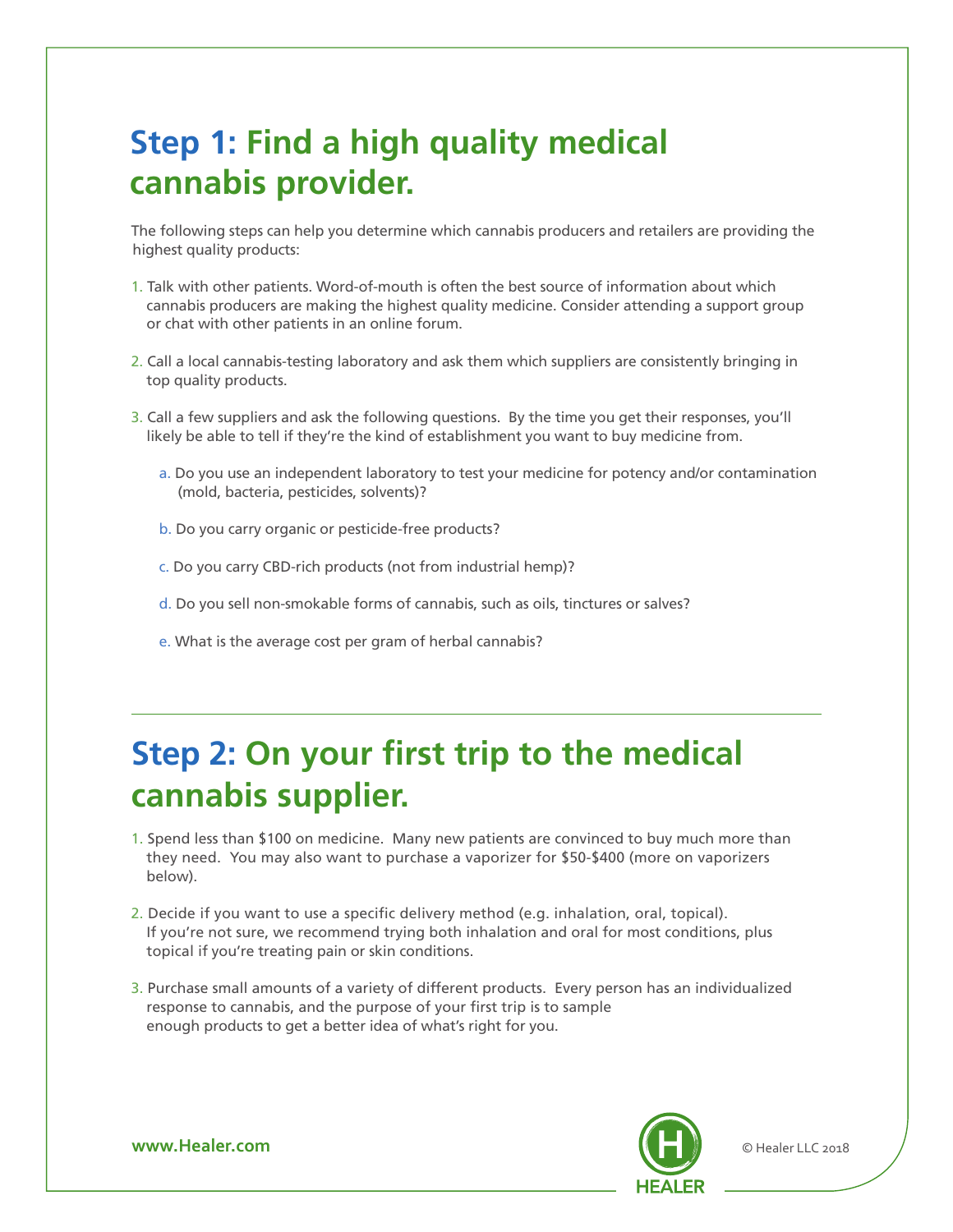## **Shopping List**

#### O Raw Cannabis Flowers – for inhalation and raw consumption

- Choose 2-4 strains from the following categories and purchase 1 gram each. Make your final selection by choosing the bud that has the most appealing aroma to you.[1]
- Daytime strain (energizing and uplifting, often called sativa)
- Nighttime strain (promotes sleep and relaxation, often called indica)
- Condition specific strain (most popular with other people who have your same condition)
- Non-impairing strain (CBD-dominant)[2]

#### **O** Inhalation Device:

- Vaporizers: Herbal vaporizers heat the cannabis flower to a temperature that causes the medicinal components to evaporate, but do not burn the plant material, producing a healthier and more cost-effective method to inhale cannabis. Tabletop, AC-powered models are often less expensive, easier to use and clean, and longer lasting. Purchase a portable, battery-operated model only if you're sure you want the convenience. Your vaporizer should have a variable temperature gauge so you can control the smoke content of the vapor. Avoid products that expose plastic to high temperatures so you don't have to inhale plastic fumes.
- Smoking: use a glass or stone pipe with a long stem and without water filtration. Purchase a hemp/beeswax wick so you can avoid inhaling lighter fumes.
- Vapor pens: These products heat an oil that's been extracted from cannabis flowers. They are extremely convenient and discrete, but sometimes fail to convey the full medical properties of vaporized flower or smoke. Avoid products that use polyethylene glycol, glycerol, mct oil, vegetable oil and other solvents associated with toxic byproducts after heating. Some vape oils are much stronger than smoke or herbal vapor. Be sure to find out the THC potency of the oil – new users should avoid products with greater than 70% THC to allow for careful dosing and to avoid accidental overdose.

#### **O Cannabis Tincture** – for oral use

- Look for products that have been lab tested to contain a known potency (milligrams cannabinoids per milliliter of tincture). Potencies between 10mg/ml and 50 mg/ml work best for most users. It's important to make sure the label or associated lab test checked for decarboxylation (heat activation) – at least 50% decarboxylation is preferable. Heated (e.g. THC) and unheated (e.g. THCA) products have very different medicinal effects.
- Choose an oil-based tincture if available. Alcohol-based tinctures can be harsh in the mouth, and glycerin-based tinctures are often very low in potency, but any of the three types of tinctures can make a good medicine if they're prepared correctly and used in the right dosage.
- Most tinctures are made from a blend of strains. If specific strain tinctures are available, choose based on your needs for daytime, nighttime, condition-specific, or non-impairing.
- Purchase the equivalent of 30-100 mg of cannabinoids to evaluate the product.

### **O** Topical Cannabis Salves

• Purchase a small amount to try on areas of pain, inflammation, or itching.

#### O Other Useful Supplies

- Small digital scale
- 5ml oral syringe for accurate tincture dosing
- Herb grinder for use with vaporizer
- Glass jars for storage
- Timer or stopwatch

**www.Healer.com** © Healer LLC 2018